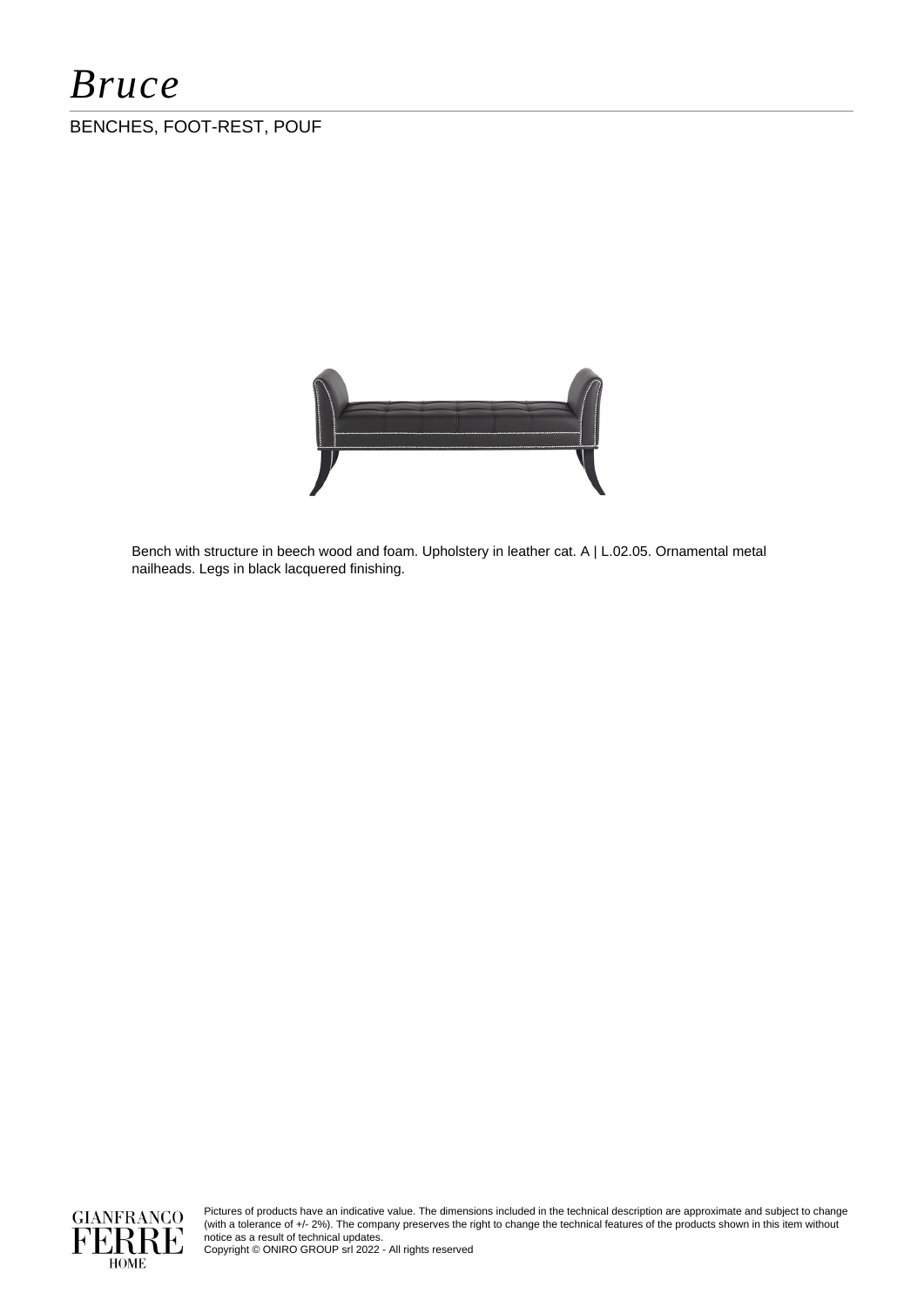## *Bruce Dimensions*

### BENCHES, FOOT-REST, POUF

Structure in beech wood and foam. Upholstery in leather from GF Home collection. Ornamental metal nailheads. Legs with black lacquered finishing.



**BCE.552.A**

Bench

**Standard features** L 140 D 40 H 62 cm L 55.12 D 15.75 H 24.41 in



Pictures of products have an indicative value. The dimensions included in the technical description are approximate and subject to change (with a tolerance of +/- 2%). The company preserves the right to change the technical features of the products shown in this item without notice as a result of technical updates.